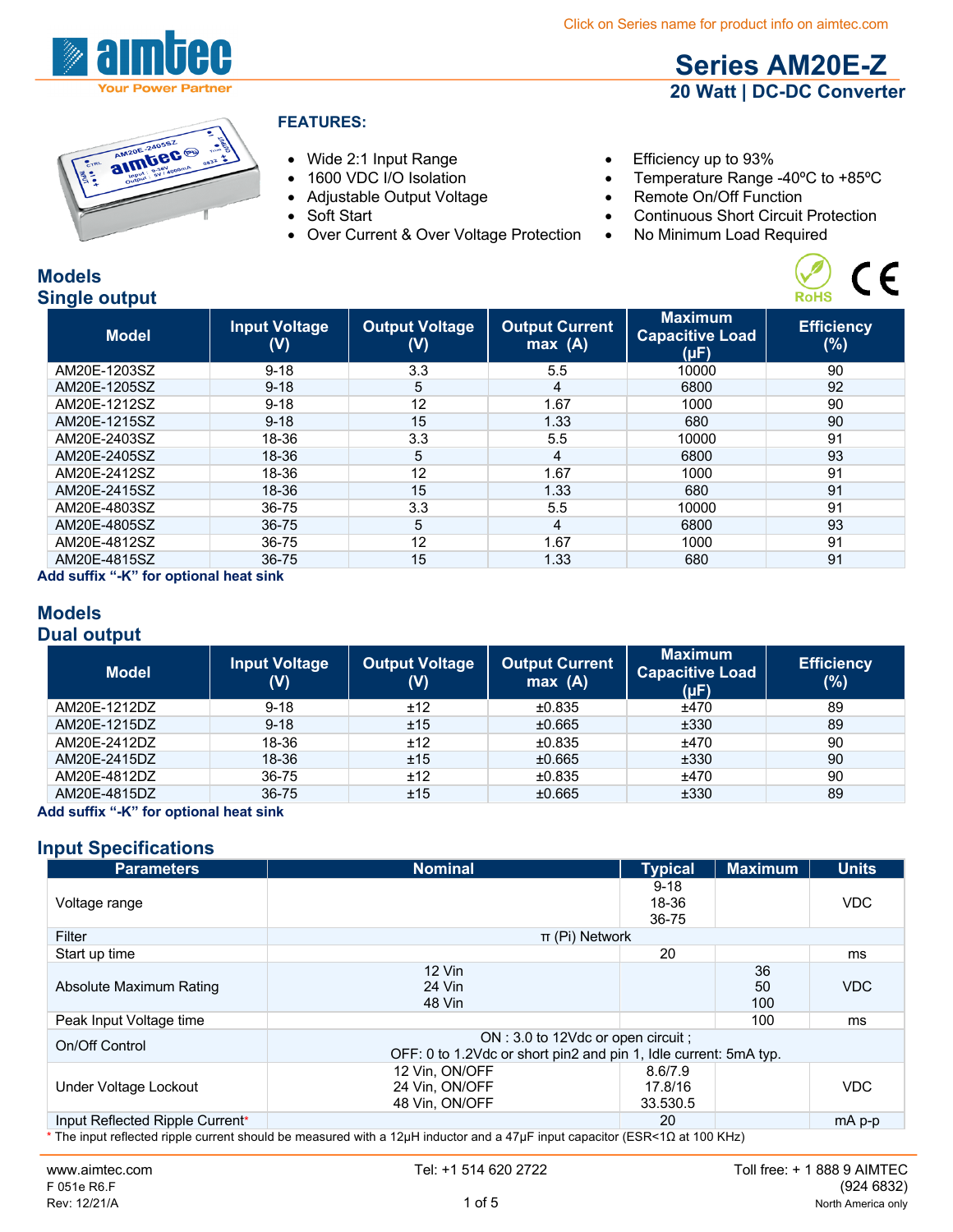

**Series AM20E-Z**

**20 Watt | DC-DC Converter**

#### **Isolation Specifications**

| <b>Parameters</b>           | <b>Conditions</b> | <b>Typical</b> | <b>Rated</b> | <b>Units</b> |
|-----------------------------|-------------------|----------------|--------------|--------------|
| Tested voltage Input/Output | 60 sec            |                | 1600         | <b>VDC</b>   |
| Case / Input & Output       | 60 sec            | 1600           |              | <b>VDC</b>   |
| Resistance                  |                   | >1000          |              | <b>MOhm</b>  |
| Capacitance                 |                   | 1200           |              | рF           |

#### **Output Specifications**

| <b>Parameters</b>                                  | <b>Conditions</b>                                 | <b>Typical</b> | <b>Maximum</b> | <b>Units</b>  |
|----------------------------------------------------|---------------------------------------------------|----------------|----------------|---------------|
| Voltage accuracy                                   |                                                   |                | ±1             | $\frac{0}{0}$ |
| <b>Cross Regulation</b>                            | 25% load on one output - 100% load on second load | ±5             |                | $\%$          |
|                                                    | 3.3 Vout, Zener diode clamp                       | 3.9            |                | <b>VDC</b>    |
|                                                    | 5Vout, Zener diode clamp                          | 6.2            |                | <b>VDC</b>    |
|                                                    | 12Vout, Zener diode clamp                         | 15             |                | <b>VDC</b>    |
| Over voltage protection                            | 15 Vout, Zener diode clamp                        | 18             |                | <b>VDC</b>    |
|                                                    | ±12Vout, Zener diode clamp                        | ±15            |                | <b>VDC</b>    |
|                                                    | ±15Vout, Zener diode clamp                        | ±18            |                | <b>VDC</b>    |
| Over current protection                            | 140% of Full Load                                 |                |                |               |
| Short Circuit protection                           | Continuous                                        |                |                |               |
| Short circuit restart                              | Auto-Recovery                                     |                |                |               |
| Line voltage regulation                            | HL-LL                                             |                | ±0.5           | $\%$          |
| Load voltage regulation                            | Single output, From 0% load to 100% load          |                | ±0.5           | $\%$          |
| Load voltage regulation                            | Dual output, Balanced Load                        |                | ±1             | %             |
| Ripple & Noise*                                    | 20MHz Bandwidth                                   |                | 75             | mV p-p        |
| Voltage adjustment range                           | Single output                                     |                | ±10            | $\%$          |
| <b>Transient Recovery Time</b>                     | 25% load step change (75%-50%-25% of lo)          | 250            |                | uS            |
| <b>Transient Recovery Deviation</b>                | 25% load step change (75%-50%-25% of lo)          |                | ±3             | $\%$          |
| Mogeurad with a $1\text{u} \text{F} \cap \text{C}$ |                                                   |                |                |               |

Measured with a  $1\mu$ F CC.

# **General Specifications**

| <b>Parameters</b>                  | <b>Conditions</b>                                                   | <b>Typical</b>                                 | <b>Maximum</b> | <b>Units</b> |
|------------------------------------|---------------------------------------------------------------------|------------------------------------------------|----------------|--------------|
| Switching frequency                | 100% load                                                           | 330                                            |                | <b>KHz</b>   |
| Operating temperature              |                                                                     | $-40$ to $+85$                                 |                | °C           |
| Storage temperature                |                                                                     | $-55$ to $+125$                                |                | °C           |
| Maximum case temperature           |                                                                     |                                                | 100            | °C           |
| Temperature coefficient            |                                                                     | ±0.02                                          |                | $\%$ /°C     |
|                                    | Without heatsink, 70 to 85°C                                        | 3.3                                            |                | $\%$ /°C     |
| Derating                           | With heatsink, 75 to 85°C                                           | 4                                              |                | $\%$ /°C     |
| Cooling                            | Free Air Convection                                                 |                                                |                |              |
| Humidity                           |                                                                     |                                                | 95             | %RH          |
| Case material                      | Nickel-coated Copper                                                |                                                |                |              |
| Base material                      | Non-conductive Black Plastic(UL94V-0 rated)                         |                                                |                |              |
| Potting material                   | Epoxy (UL94V-0 rated)                                               |                                                |                |              |
| Weight                             |                                                                     | 31                                             |                | g            |
| Dimensions $(L \times W \times H)$ | $2.00 \times 1.00 \times 0.40$ inches                               | 50.80 x 25.40 x 10.16mm                        |                |              |
| <b>MTBF</b>                        | >684,000 hrs (MIL-HDBK -217F, Ground Benign, t=+25°C)               |                                                |                |              |
| Max Soldering temperature          | 1.5mm from case, 10 sec. max.<br>$\sim$ $\sim$ $\sim$ $\sim$ $\sim$ | $\mathbf{r}$ and $\mathbf{r}$ and $\mathbf{r}$ | 260            | °C           |

NOTE: All specifications in this datasheet are measured at an ambient temperature of 25°C, humidity<75%, nominal input voltage and at rated output load unless otherwise specified.

## **Safety Specifications**

| <b>Parameters</b>       |                                                                          |                             |
|-------------------------|--------------------------------------------------------------------------|-----------------------------|
| <b>Agency Approvals</b> | <b>CE</b>                                                                |                             |
|                         | EN55022 Class A, with the recommended circuit                            |                             |
|                         | EN61000-4-2 Perf. Criteria A                                             |                             |
| Standards               | EN61000-4-3 Perf. Criteria A                                             |                             |
|                         | EN61000-4-4 Perf. Criteria A, with external filter capacitor, 220µF/100V |                             |
|                         | EN61000-4-5 Perf. Criteria A, with external filter capacitor, 220µF/100V |                             |
| www.aimtec.com          | Tel: +1 514 620 2722                                                     | Toll free: + 1 888 9 AIMTEC |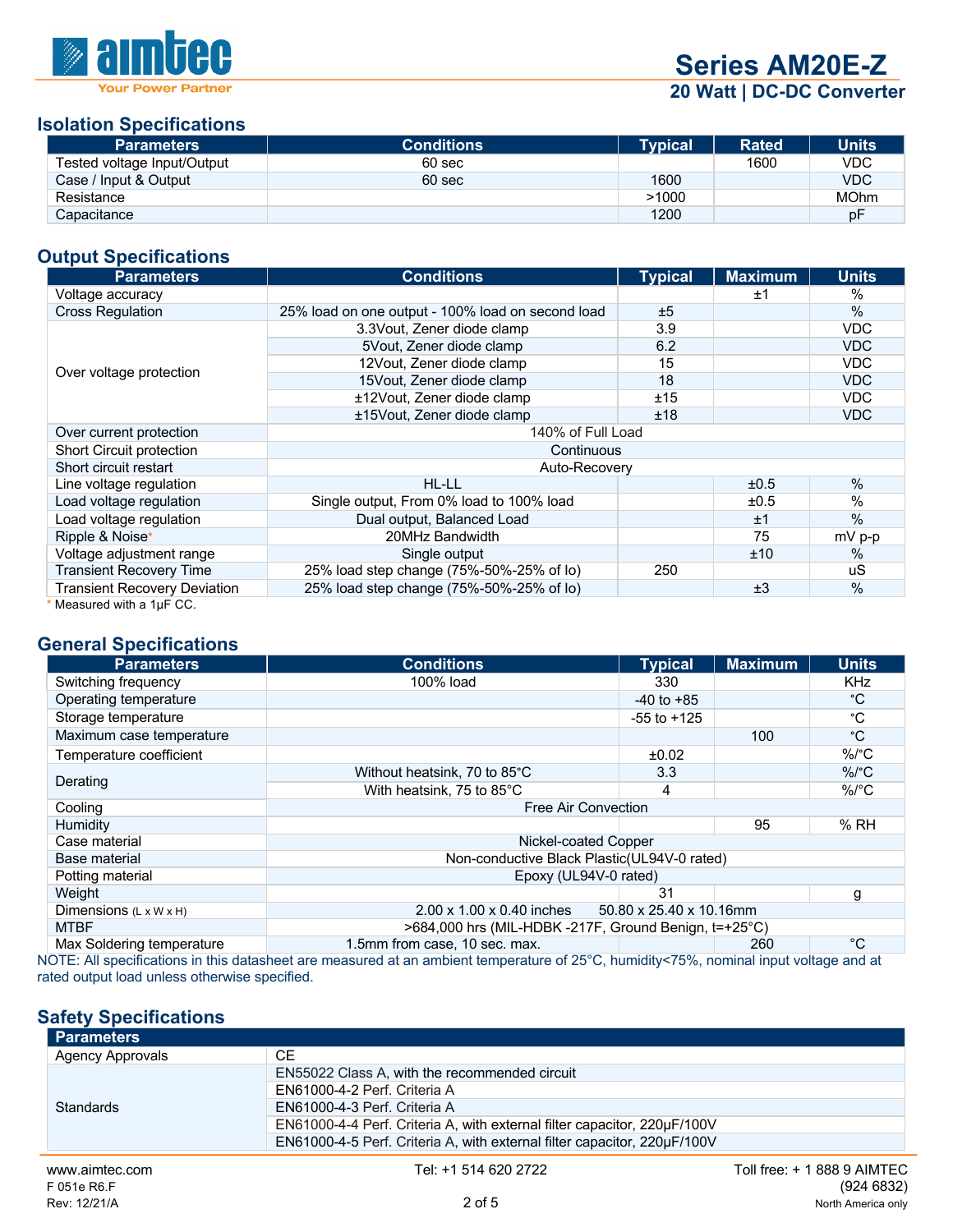

| EN61000-4-6 Perf. Criteria A                            |
|---------------------------------------------------------|
| EN61000-4-8 Perf. Criteria A                            |
| NOTE: also designed to meets IEC/EN/UL 60950-1, 62368-1 |

## **Pin Out Specifications**

| Pin           | Single         | Dual           |
|---------------|----------------|----------------|
| 1             | On/Off Control | On/Off Control |
| $\mathcal{P}$ | - V Input      | - V Input      |
| 3             | + V Input      | $+V$ Input     |
| 4             | - V Output     | - V Output     |
| 5             | Trim           | Common         |
| հ             | + V Output     | + V Output     |

## **Dimensions**







All dimensions are typical: millimeters (inches) Pin Diameter: 1.0 ± 0.05 (0.04 ± 0.002) Pin Pitch tolerance: ± 0.35 (±0.014) Case tolerance: ± 0.5 (±0.02) Stand off tolerance:  $\pm$  0.1 ( $\pm$ 0.004)

### **Dimensions with Optional Heat Sink**





Notes: Add "-K" suffix for ordering, heat sink is affixed with thermally dissipative adhesive tape. See derating graph for temperature performance. Heat sink material is anodized (black) aluminum, adds weight 11.3g to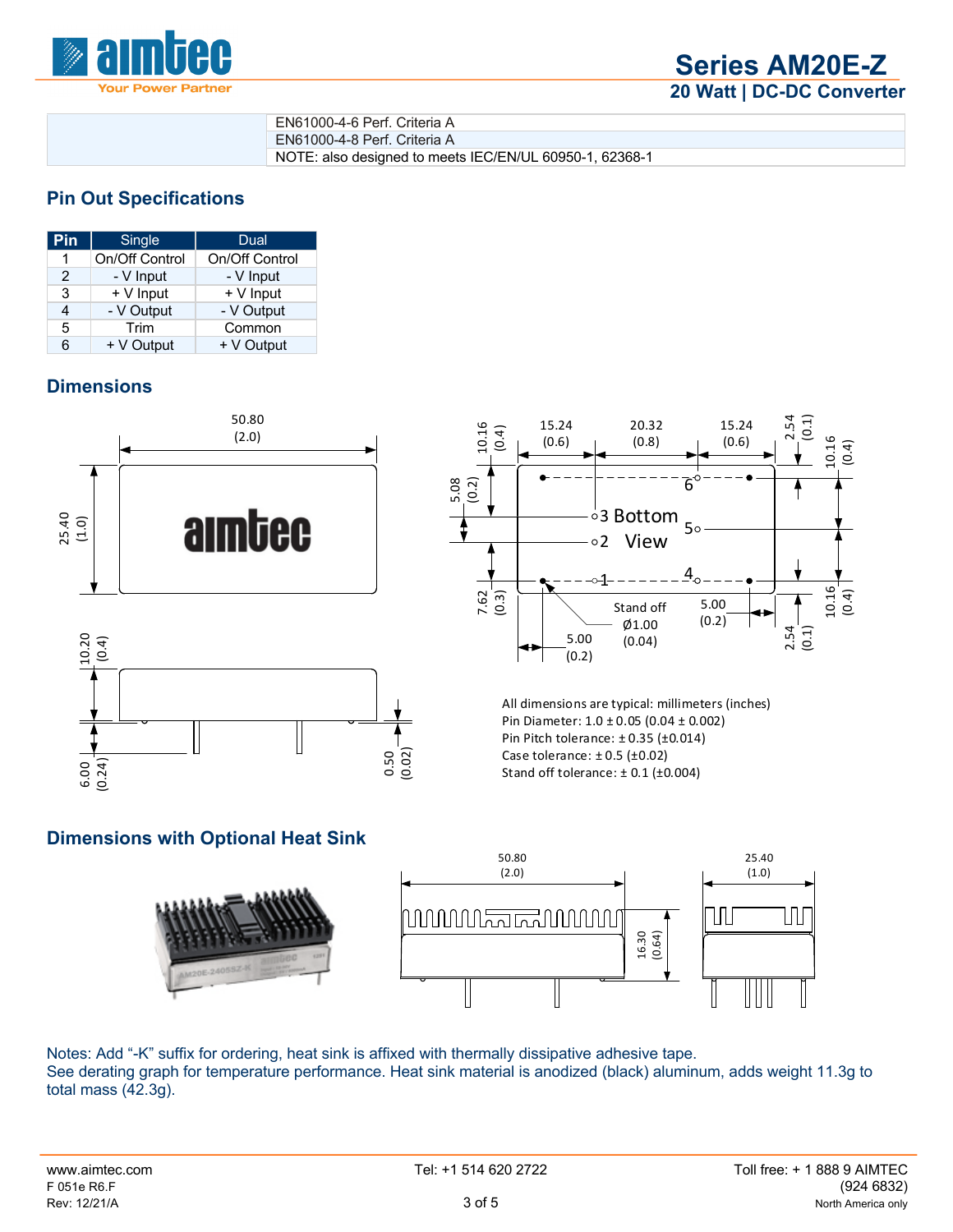



# **Recommended Circuits**



# **Trimming**

Output voltage on single output models can be externally trimmed by utilizing the methods as shown below

# **Fixed Resistor Variable Potentiometer**



## **Trim Table**

| <b>AM20E(W)-xx03SZ</b> |         |         |         |        |        |        |        |        |        |        |                |
|------------------------|---------|---------|---------|--------|--------|--------|--------|--------|--------|--------|----------------|
| Trim down              |         |         |         | ↵      |        |        |        |        |        | 10     | $\%$           |
| Vout=                  | 3.267   | 3.234   | 3.201   | 3.168  | 3.135  | 3.102  | 3.069  | 3.036  | 3.003  | 2.970  | Volts          |
| Rtrim-down             | 315.932 | 172.257 | 112.528 | 79.806 | 59.153 | 44.930 | 34.539 | 26.616 | 20.374 | 15.330 | KOhms          |
| Trim up                | 000.1   | 2.000   | 3.000   | 4.000  | 5.000  | 6.000  | 7.000  | 8.000  | 9.000  | 10.000 | $\frac{10}{6}$ |
| Vout=                  | 3.333   | 3.366   | 3.399   | 3.432  | 3.465  | 3.498  | 3.531  | 3.564  | 3.597  | 3.630  | Volts          |
| Rtrim-up               | 544.612 | 184.034 | 103.305 | 67.715 | 47.676 | 34.824 | 25.880 | 19.297 | 14.249 | 10.255 | KOhms          |